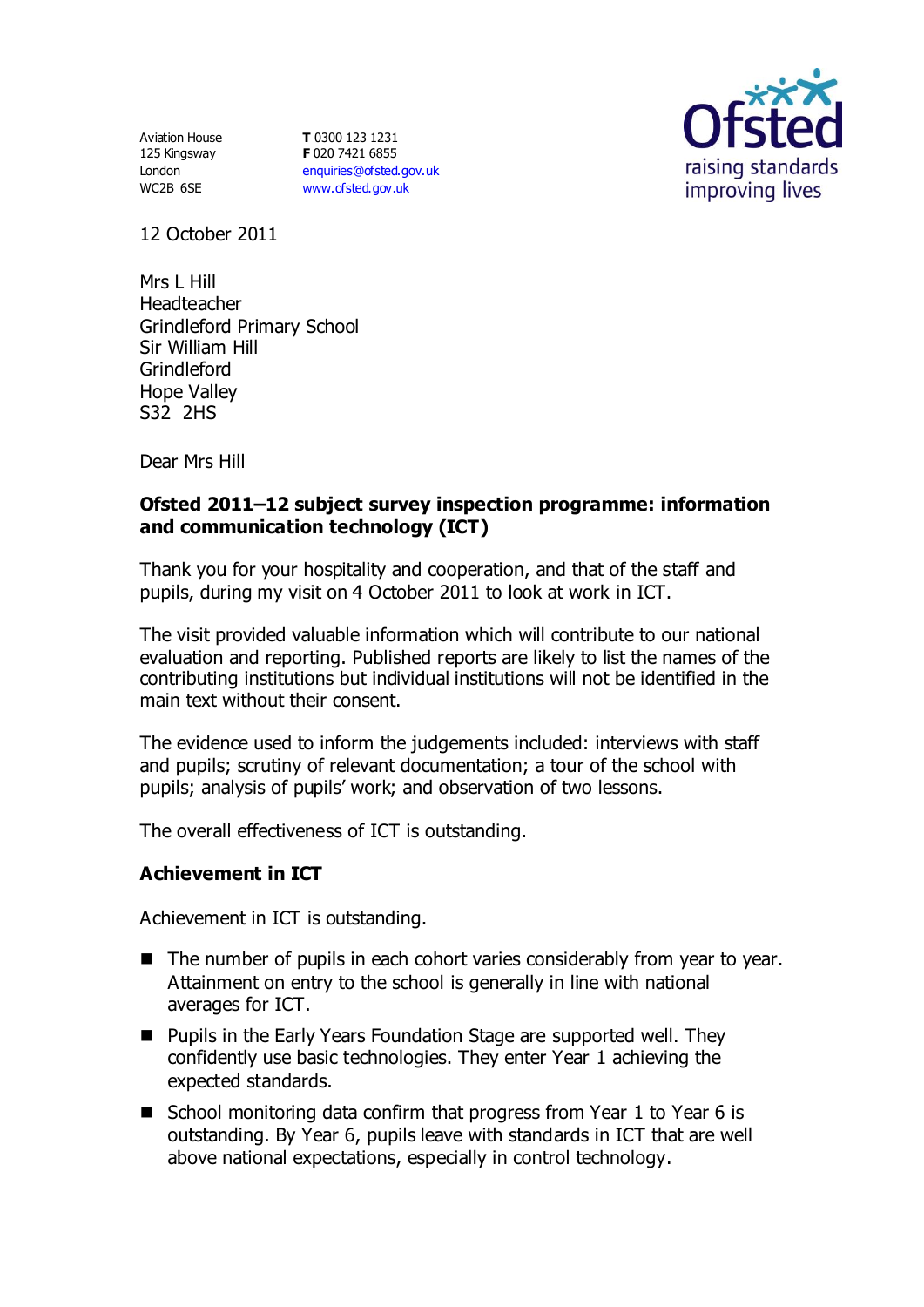- Pupils with special educational needs and/or disabilities are well supported in lessons by teachers and well-informed teaching assistants. As a result, they make the same outstanding progress as their peers.
- Pupils' behaviour when using ICT is outstanding. They are extremely well behaved, respect equipment and use it carefully. They are proud of their work, and that of their peers, and support each other very well in lessons.
- By Year 2, pupils have a good knowledge and understanding of how to stay safe when using new technologies. By Year 6, their knowledge of esafety is excellent.

## **Quality of teaching in ICT**

The quality of teaching in ICT is good.

- The quality of teaching is good overall and often outstanding. Teachers have good subject knowledge and use this well when planning and delivering lessons.
- Lessons are put into 'real life' context so as to further engage pupils. An excellent example of this is a short film produced by Year 6 pupils, based on the local legend of 'Fair Flora'. The film involved producing a script, filming, using sound booms, interviewing an archivist and editing.
- Teachers and teaching assistants use questions effectively to develop pupils' understanding of the skills being learnt.
- Teachers make clear the learning objectives of the lesson, so that at the end of the lesson pupils can self-assess how well they have achieved. However, pupils are not always clear about what they need to do to improve over time in ICT.
- Newly developed assessment and monitoring procedures are informing teachers and senior leaders more accurately of pupils' progress and attainment. However, there is not yet a common approach to assessment, although further development of assessment procedures is identified in the ICT development plan.

#### **Quality of the curriculum in ICT**

The quality of the curriculum in ICT is outstanding.

- Depending on the size of each cohort, ICT is planned on a two- or threeyear cycle. This ensures that pupils receive their statutory requirement for ICT without unnecessary repetition because of mixed-aged classes.
- Planning is thorough and ensures that excellent links are made between subjects. Pupils articulate well how ICT supports their learning in a wide range of subjects.
- $\blacksquare$  Pupils enjoy using new technologies. This contributes very well to their learning and to their spiritual, personal, social and emotional development.
- Good links have been established with a local secondary school to support ICT through, for example, the film-making initiative.